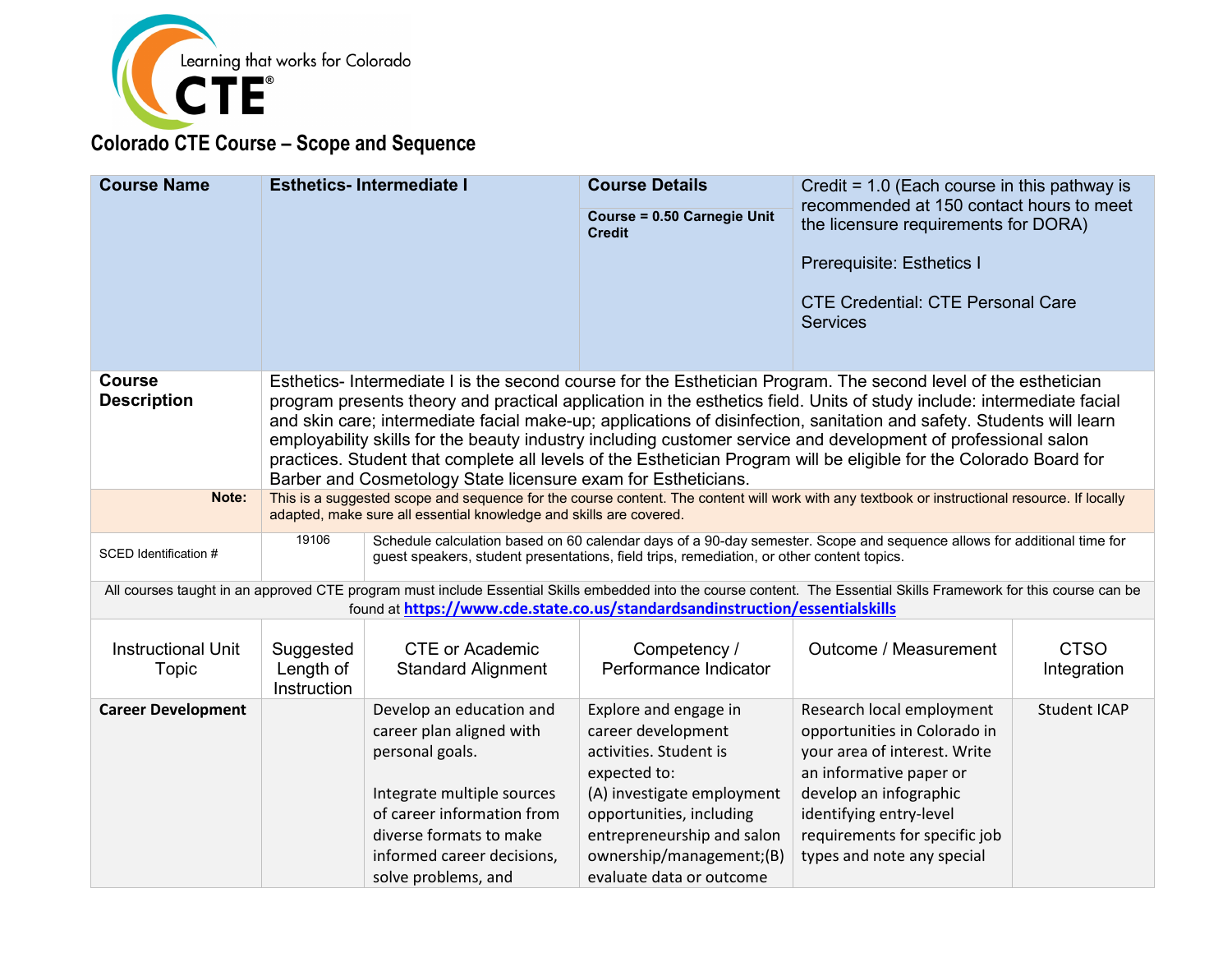

|                                                                                                                                                                                 | manage personal career<br>plans.                                                                                                                                                                                                                                                                                                                                                                                                    | of a broad range of<br>personal care services; and<br>(C) understand career<br>pathways and training and<br>licensing requirements for<br>cosmetology professionals<br>in Colorado.                                                                                                                                                                                                                                                                                     | skills or techniques that<br>employers are seeking.<br>Identify skillsets that appear<br>in job postings for<br>esthetician. Discuss what<br>you feel are the most<br>important qualifications or<br>requirements desired by<br>employers. Reflect on your<br>own qualities and skillsets to<br>determine areas that are<br>most needed for growth.<br>Research how you may<br>acquire (or develop) the<br>skillsets currently lacking in<br>your personal or technical<br>knowledge.   |  |
|---------------------------------------------------------------------------------------------------------------------------------------------------------------------------------|-------------------------------------------------------------------------------------------------------------------------------------------------------------------------------------------------------------------------------------------------------------------------------------------------------------------------------------------------------------------------------------------------------------------------------------|-------------------------------------------------------------------------------------------------------------------------------------------------------------------------------------------------------------------------------------------------------------------------------------------------------------------------------------------------------------------------------------------------------------------------------------------------------------------------|-----------------------------------------------------------------------------------------------------------------------------------------------------------------------------------------------------------------------------------------------------------------------------------------------------------------------------------------------------------------------------------------------------------------------------------------------------------------------------------------|--|
| Safety, Sanitation, and<br><b>Efficient Work Practices</b><br>(These standards may<br>be embedded into the<br>individual practice<br>areas or covered as a<br>stand-alone unit) | Understand and apply<br>safety, sanitation, and<br>efficient work practices for<br>cosmetology professionals.<br>Demonstrate health and<br>safety procedures,<br>regulations, and personal<br>health practices and<br>determine the meaning of<br>symbols, key terms, and<br>domain-specific words and<br>phrases as related to the<br>Beauty Industry workplace<br>environment.<br>Use health and safety<br>practices for storing, | Careers in cosmetology<br>include all aspects of<br>sterilization and sanitation<br>procedures and personal<br>care services, including hair<br>care, nail care, and skin<br>care. Students will be<br>expected to develop an<br>understanding of the<br>technical knowledge and<br>skills needed for success in<br>the personal care services<br>industry including:<br>(A) Demonstrate the<br>development of procedures<br>of a safe and healthy work<br>environment; | Identify personal and jobsite<br>safety hazards and<br>demonstrate practices for<br>safe and healthy work<br>environments. Accurately<br>read, interpret, and<br>demonstrate adherence to<br>safety rules, including but<br>not limited to rules<br>pertaining to Occupational<br>Safety and Health<br>Administration (OSHA) and<br><b>Environmental Protection</b><br>Agency (EPA) guidelines, and<br>state and national code<br>requirements. Be able to<br>distinguish between rules |  |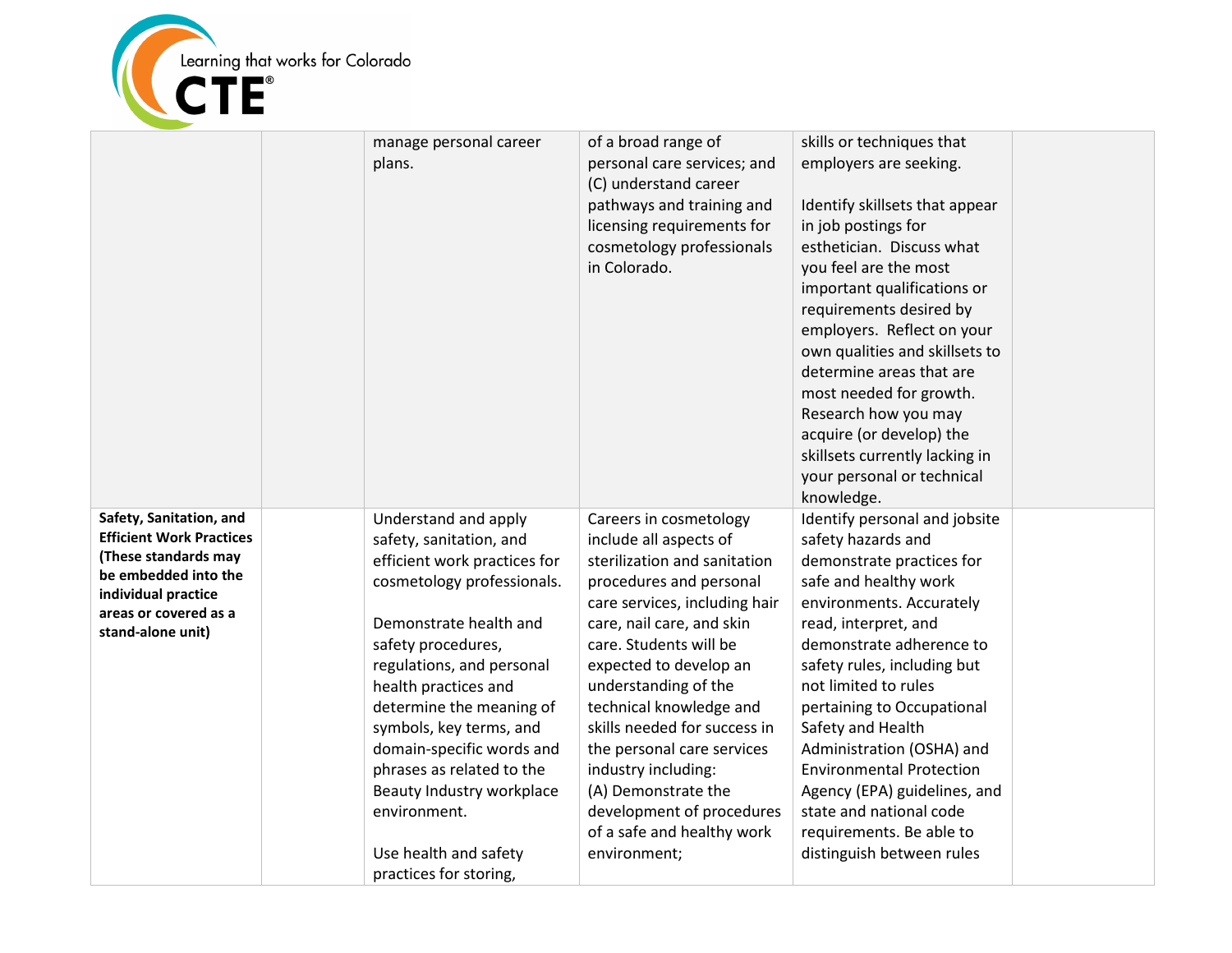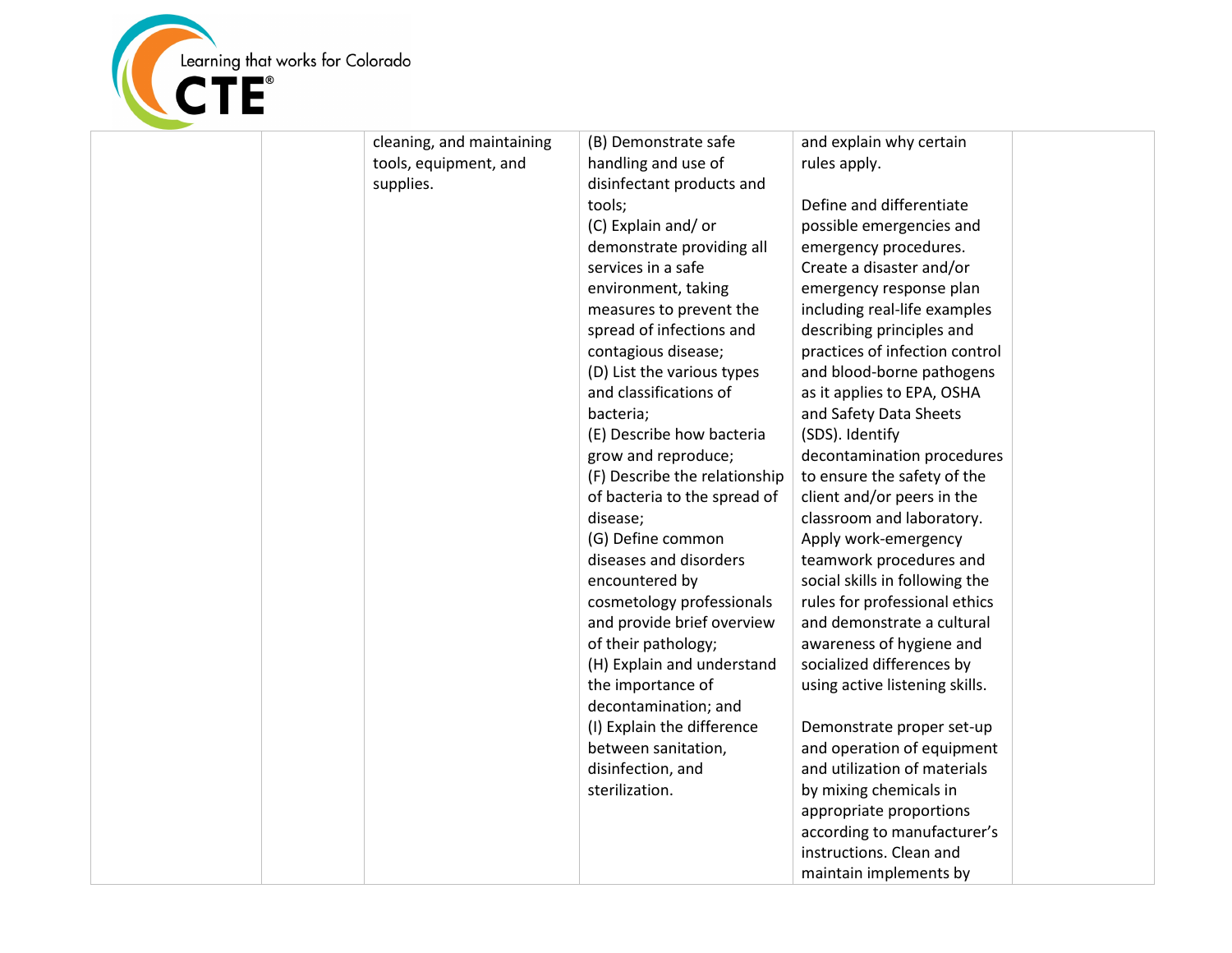

using appropriately mixed chemicals and following the procedures for decontamination of tools. Identify appropriate chemicals and perform disinfecting procedures. Describe, observe, identify, and analyze the functions, structures, and diseases, and disorders of hair, skin and nails. Demonstrate and communicate to the client the proper care of hair, skin, and nails through cleanliness, nutrition, and healthful living. Evaluate and demonstrate proper draping, cleansing, and rinsing as it applies to safety or diagnosis of clients. Compile, practice, and critique procedures for maintaining a safe and sanitary environment for clients present in a cosmetology facility. Cite information for the

Occupational Safety and Health Administration (OSHA) to identify precautionary guidelines to prevent illness, communicable diseases and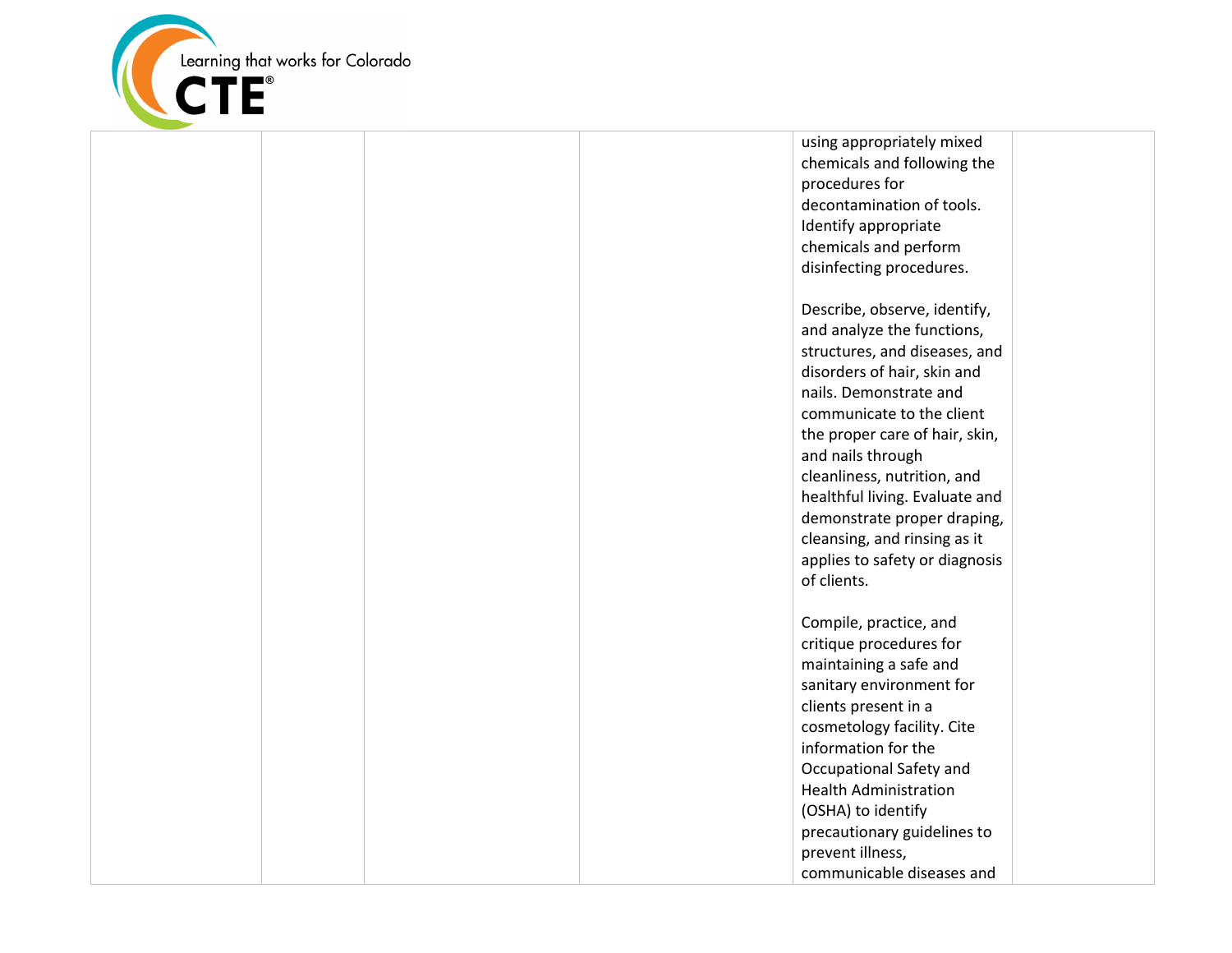

|                                                                  |                                                                                                                                                                                                                                                                                                              |                                                                                                                                                                                                                                                                                                                                                                                                                                                                                                                                                                                                                                                                                                                                                                                                         | injuries. Incorporate safety<br>procedures and complete a<br>safety test with 100 percent<br>accuracy; include exam in<br>course portfolio.                                                                                                                                                                                                                                                                                                                                                                                                                                                                                                                                                                                                                                                                        |  |
|------------------------------------------------------------------|--------------------------------------------------------------------------------------------------------------------------------------------------------------------------------------------------------------------------------------------------------------------------------------------------------------|---------------------------------------------------------------------------------------------------------------------------------------------------------------------------------------------------------------------------------------------------------------------------------------------------------------------------------------------------------------------------------------------------------------------------------------------------------------------------------------------------------------------------------------------------------------------------------------------------------------------------------------------------------------------------------------------------------------------------------------------------------------------------------------------------------|--------------------------------------------------------------------------------------------------------------------------------------------------------------------------------------------------------------------------------------------------------------------------------------------------------------------------------------------------------------------------------------------------------------------------------------------------------------------------------------------------------------------------------------------------------------------------------------------------------------------------------------------------------------------------------------------------------------------------------------------------------------------------------------------------------------------|--|
| <b>Applied Academic</b><br><b>Foundations for</b><br>Cosmetology | Understand and apply<br>scientific principles of<br>human anatomy,<br>physiology, and chemistry<br>to esthetic services.<br>Analyze and apply<br>appropriate academic<br>standards required for<br>successful industry sector<br>pathway completion leading<br>to postsecondary education<br>and employment. | The student applies<br>academic skills to the field<br>of cosmetology. The<br>student is expected to:<br>(A) explain the importance<br>of anatomy and physiology<br>to the cosmetology<br>profession;<br>(B) identify body tissue,<br>body systems, and their<br>functions;<br>(C) explain the structure,<br>composition, and growth of<br>skin;<br>(D) apply the principles of<br>organic and inorganic<br>chemistry;<br>(E) classify solutions,<br>suspensions, and emulsions<br>that may be used during<br>esthetics services, such as<br>facials, hair removal,<br>makeup application, and<br>maintenance of the skin;<br>(F) apply an understanding<br>of pH and the pH scale to<br>esthetic services;<br>(G) explain the principles<br>and practices of infection<br>control, including bacterial | Summarize the different<br>functions, structures, and<br>diseases and disorders of the<br>skin and hair, citing your<br>sources. Write a script and<br>create a video or public<br>service announcement<br>explaining how to properly<br>care for your body or skin<br>through cleanliness,<br>nutrition, and healthful<br>living. Include correct<br>demonstration of draping,<br>cleansing, and rinsing as it<br>applies to safety or diagnosis<br>of the clients in the video or<br>public service<br>announcement.<br>Discuss the role and<br>importance of sunscreen in<br>skin care.<br>Differentiate between the<br>chemical esthetic services<br>exploring how each service<br>affects the structure of the<br>hair and skin. Write an essay<br>explaining the importance of<br>potential hydrogen (pH) in |  |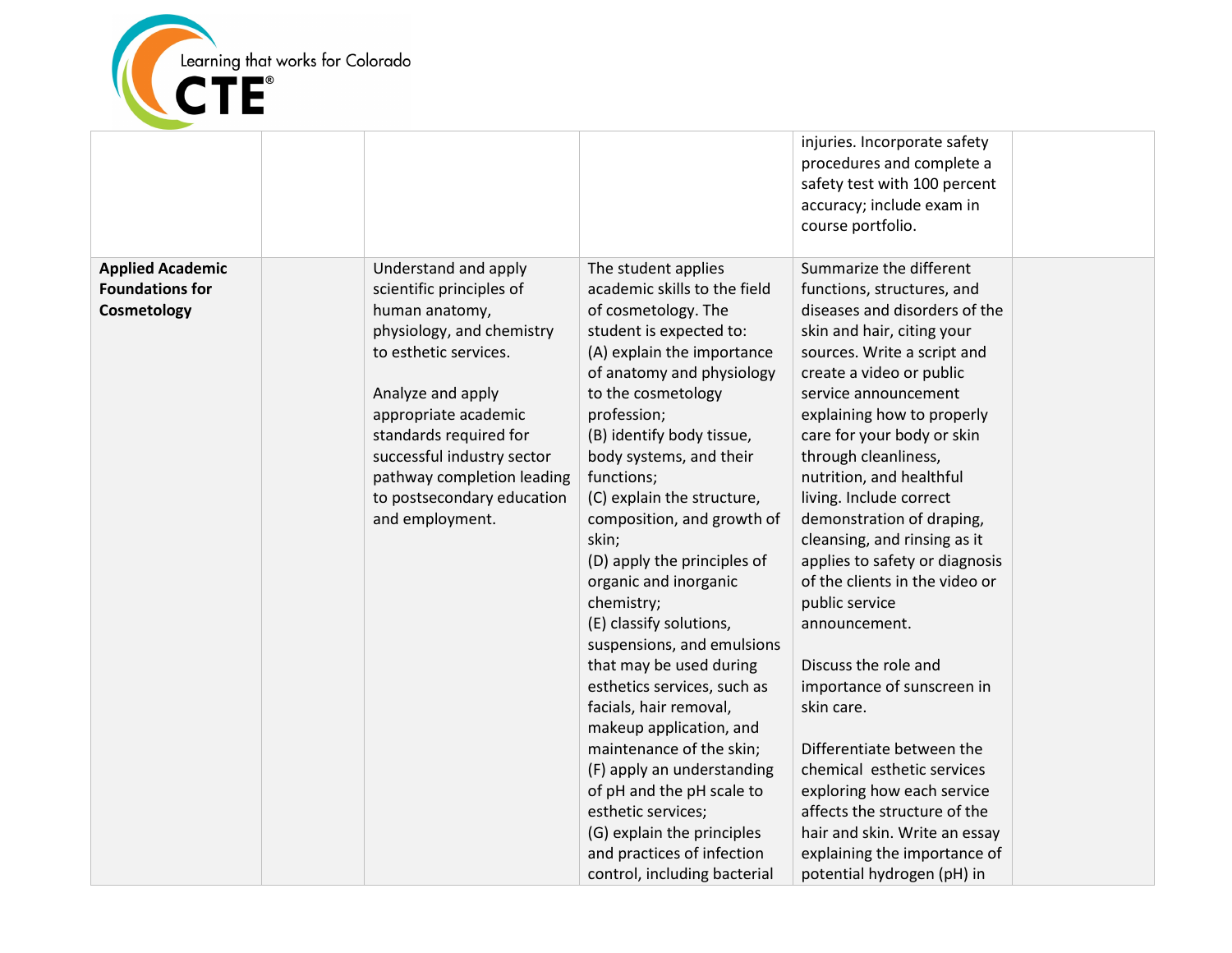

|                                                                           |                                                                                                                                                                                                                                                                                                                                                                                                                                                                                            | disorders and diseases and<br>viruses; and<br>(H) explore the nature of<br>electricity by defining types<br>of electric current and the<br>electric modalities used in<br>esthetic services.                                                                                                                                                                                                                                                                                                                                          | chemical texture services,<br>include distinguishing factors<br>between sulfur, hydrogen,<br>and disulfide bonds.<br>Recall and indicate hair and<br>skin characteristics; discuss<br>the importance of evaluating<br>how products affect the skin<br>and how to select the best<br>choices for clients. Analyze<br>and identify considerations<br>for various esthetic services.                                                                                                                                                                                                               |                                                                                              |
|---------------------------------------------------------------------------|--------------------------------------------------------------------------------------------------------------------------------------------------------------------------------------------------------------------------------------------------------------------------------------------------------------------------------------------------------------------------------------------------------------------------------------------------------------------------------------------|---------------------------------------------------------------------------------------------------------------------------------------------------------------------------------------------------------------------------------------------------------------------------------------------------------------------------------------------------------------------------------------------------------------------------------------------------------------------------------------------------------------------------------------|-------------------------------------------------------------------------------------------------------------------------------------------------------------------------------------------------------------------------------------------------------------------------------------------------------------------------------------------------------------------------------------------------------------------------------------------------------------------------------------------------------------------------------------------------------------------------------------------------|----------------------------------------------------------------------------------------------|
| <b>Personal and</b><br><b>Employability Skills</b><br>for Client Services | Demonstrate effective oral<br>and written communication<br>skills with diverse<br>individuals, including<br>coworkers, management,<br>and customers.<br>Understand and apply<br>knowledge of business and<br>employability skills required<br>of cosmetology<br>professionals.<br>Acquire and accurately use<br>beauty industry terminology<br>and protocols at the career<br>and college readiness level<br>for communicating<br>effectively in oral, written,<br>and multimedia formats. | The student demonstrates<br>professional<br>standards/employability<br>skills as required by<br>business and industry. The<br>student is expected to:<br>(A) demonstrate<br>professionalism in how to<br>dress appropriately, speak<br>politely, and conduct<br>oneself in a manner<br>appropriate for the<br>profession and work site;<br>(B) employ the ability to be<br>trustworthy by complying<br>with an ethical course of<br>action;<br>(C) use conflict-<br>management skills to avoid<br>potential or perceived<br>conflict; | <b>SkillsUSA Career Essentials</b><br>may be used as an<br>assessment for these<br>standards.<br>Describe the need for<br>personal ethics by<br>cosmetologists. Collect<br>Codes of Ethics from various<br>cosmetology-related<br>professional organizations<br>and examine areas of<br>commonality. Debate the<br>significance of including<br>standards in these areas.<br>Synthesize principles from<br>the codes investigated to<br>create a personal code of<br>ethics. Clearly define how<br>the code of ethics relates to<br>the culture of a salon and to<br>retaining clients. Explore | SkillsUSA<br>Leadership<br>Contests<br>SkillsUSA 4 Pillars<br>SkillsUSA Career<br>Essentials |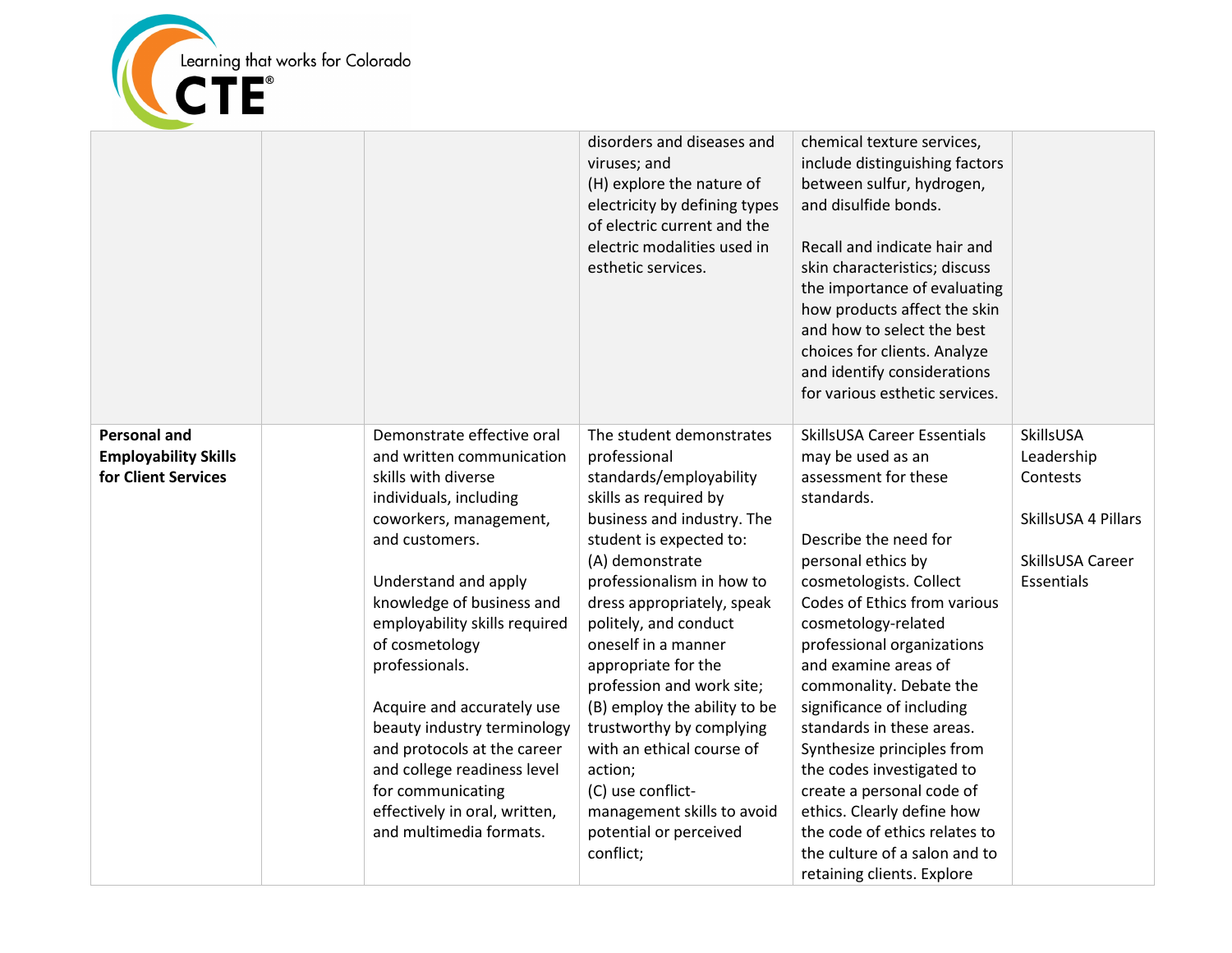

|                        |                                                                                                                                                                                                                                                                  | (D) demonstrate effective<br>oral and written<br>communication skills with<br>diverse individuals,<br>including coworkers,<br>management, and<br>customers;<br>(E) develop skill in handling<br>multiple tasks<br>simultaneously such as<br>prioritizing tasks, managing<br>workflow under pressure,<br>and completing work-<br>related activities in a timely<br>manner;<br>(F) exercise personal<br>ownership over the<br>quantity and quality of<br>individual performance and<br>team assignment; and<br>(G) employ leadership skills<br>within a classroom or<br>community setting to<br>maintain positive<br>relationships. | different salon cultures<br>possible within the<br>cosmetology industry.<br>Research and demonstrate<br>proper consultation of<br>clients. Practice effective<br>verbal, nonverbal, written,<br>and electronic<br>communication skills for<br>working with clients while<br>demonstrating the ability to:<br>empathize, motivate, listen<br>attentively, speak<br>courteously and respectfully,<br>defuse client's anger or<br>skepticism, resolve<br>conflicting interests, and<br>respond to client objections<br>or complaints to the client's<br>satisfaction. Using<br>simulations, practice<br>problematic clients and<br>consultations using laws as<br>reasoning. |                                     |
|------------------------|------------------------------------------------------------------------------------------------------------------------------------------------------------------------------------------------------------------------------------------------------------------|-----------------------------------------------------------------------------------------------------------------------------------------------------------------------------------------------------------------------------------------------------------------------------------------------------------------------------------------------------------------------------------------------------------------------------------------------------------------------------------------------------------------------------------------------------------------------------------------------------------------------------------|---------------------------------------------------------------------------------------------------------------------------------------------------------------------------------------------------------------------------------------------------------------------------------------------------------------------------------------------------------------------------------------------------------------------------------------------------------------------------------------------------------------------------------------------------------------------------------------------------------------------------------------------------------------------------|-------------------------------------|
| <b>Client Services</b> | Demonstrate knowledge of<br>practical beauty industry<br>skills for esthetics and skin<br>care, such as facial<br>treatments, makeup<br>application, and waxing.<br>Understand and apply tools<br>and techniques for basic<br>and advanced esthetic<br>services. | The student demonstrates<br>an understanding in the use<br>of tools, equipment,<br>technologies, and materials<br>used in cosmetology. The<br>student is expected to:<br>(A) employ safe and<br>effective use of tools to<br>enhance client services;<br>(B) use ergonomically<br>designed equipment to                                                                                                                                                                                                                                                                                                                           | Investigate the features of<br>common hair removal<br>methods including<br>consultation,<br>contraindications for hair<br>removal, permanent and<br>temporary hair removal, and<br>implements and materials.<br>Create a chart or<br>presentation outlining steps                                                                                                                                                                                                                                                                                                                                                                                                         | SkillsUSA<br>Contests:<br>Esthetics |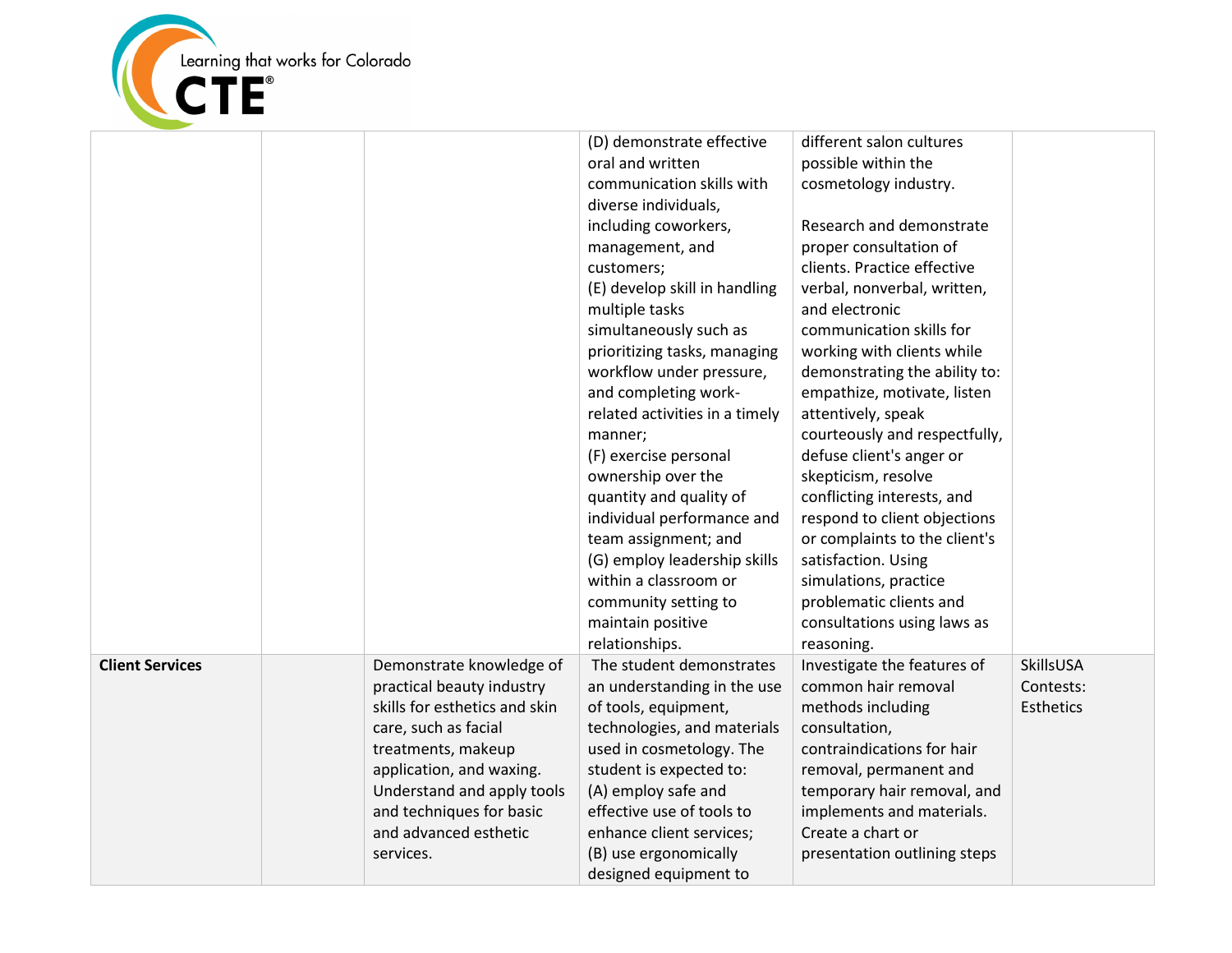

| promote professional           | to a hair removal procedure   |  |
|--------------------------------|-------------------------------|--|
| efficiency;                    | or process.                   |  |
| (C) use available technology   | Assess concepts in facial     |  |
| sources effective in a         | makeup and determine the      |  |
| professional salon setting;    | following while adhering to   |  |
| and                            | safety and sanitation         |  |
| (D) apply universal            | procedures:                   |  |
| precautions in disposal of     | a. Research facial makeup     |  |
| hazardous materials.           | products identifying the uses |  |
|                                | for the various types of      |  |
| The student applies the        | cosmetics and implements.     |  |
| academic knowledge and         | b. Demonstrate the ability to |  |
| practical skills to simulated  | remove products from          |  |
| and actual work situations.    | containers without            |  |
| The student is expected to:    | contamination.                |  |
| (A) apply client consultation  | c. Identify different makeup  |  |
| skills to guide individuals in | trends and summarize basic    |  |
| recognizing concerns and       | makeup techniques.            |  |
| making informed decisions;     | d. Demonstrate basic and      |  |
| (B) document client            | formal makeup techniques.     |  |
| satisfaction, procedures,      |                               |  |
| and products to facilitate     |                               |  |
| ease of consultation in        |                               |  |
| future appointments;           |                               |  |
| (C) locate and compare         |                               |  |
| vendors to maximize            |                               |  |
| benefits for personal care     |                               |  |
| clients, businesses, or        |                               |  |
| organizations;                 |                               |  |
| (D) develop proficiency of     |                               |  |
| basic facial treatments such   |                               |  |
| as facial massage,             |                               |  |
| extraction, steam facials,     |                               |  |
| masks, and exfoliation;        |                               |  |
| (E) understand the             |                               |  |
| application of facial makeup   |                               |  |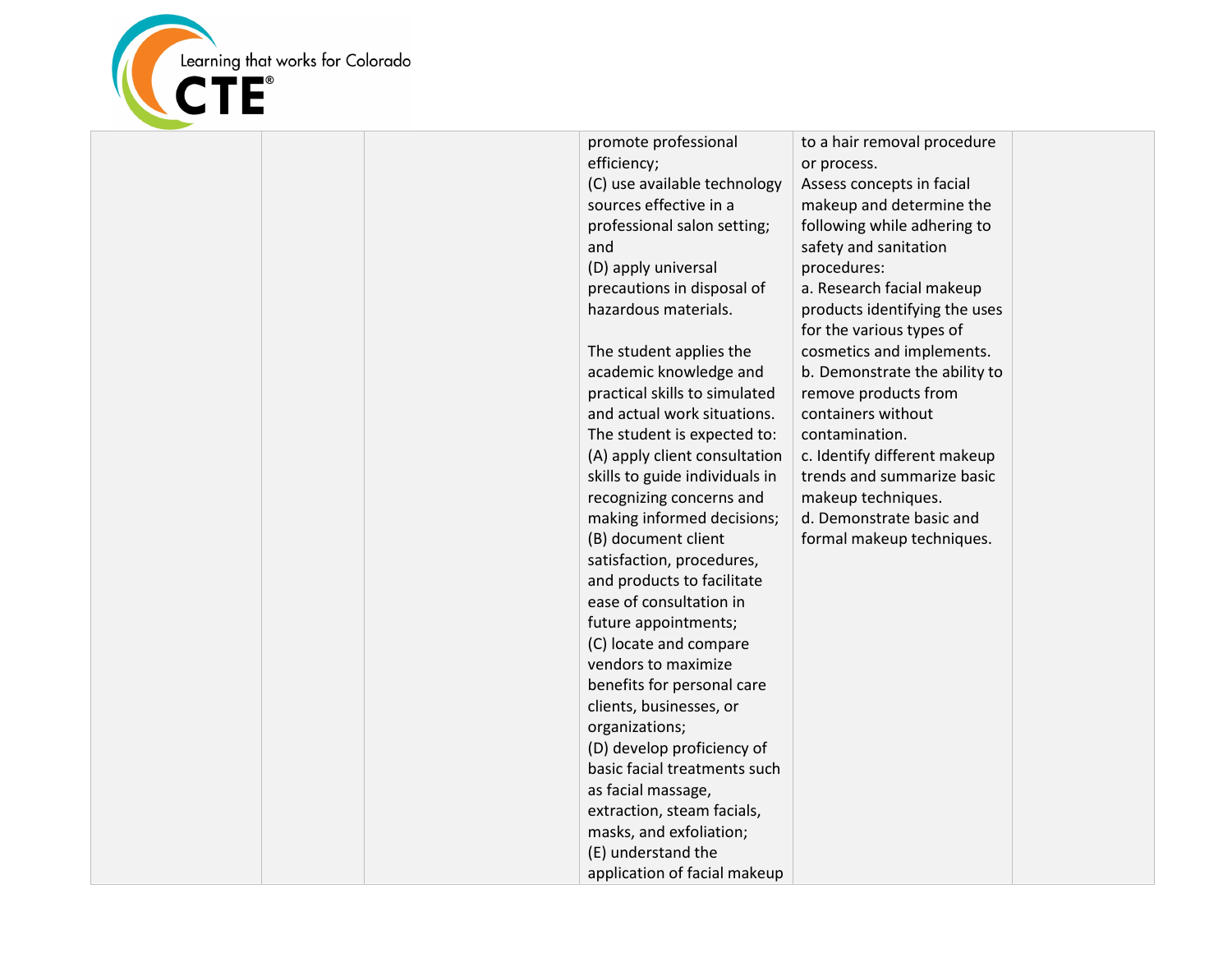

|                                                                                                          |                                                                                                                                            | such as eyelashes,<br>cosmetics, lash and brow<br>tints;<br>(F) explore advanced facial<br>treatments such as<br>chemical and enzyme peels,<br>high frequency galvanic<br>current, vacuuming and<br>brushing, electrodes,<br>tweezers, and comodo<br>extractors;<br>(G) explore the effects of<br>color theory and<br>aromatherapy;<br>(H) demonstrate the ability<br>to remove products from<br>containers without<br>contamination;<br>(I) maintain sanitary work<br>station and materials<br>throughout service; and<br>(J) develop proficiency in<br>hair removal techniques<br>such as waxing, sugaring,<br>tweezing, and depilatories. |                                                                                                                                                                       |  |
|----------------------------------------------------------------------------------------------------------|--------------------------------------------------------------------------------------------------------------------------------------------|----------------------------------------------------------------------------------------------------------------------------------------------------------------------------------------------------------------------------------------------------------------------------------------------------------------------------------------------------------------------------------------------------------------------------------------------------------------------------------------------------------------------------------------------------------------------------------------------------------------------------------------------|-----------------------------------------------------------------------------------------------------------------------------------------------------------------------|--|
| Laws, Rules, and<br><b>Regulations (This</b><br>section may be<br>taught in any of the<br>courses in the | Understand the laws, rules,<br>and regulations established<br>by Colorado State Statute<br>and the Colorado<br>Department of Regulatory    | The student demonstrates<br>knowledge of rules and<br>regulations established by<br>the Colorado Department<br>of Regulatory Agencies                                                                                                                                                                                                                                                                                                                                                                                                                                                                                                        | Research and summarize in a<br>clear and coherent narrative<br>the legislative and electoral<br>processes of state<br>governments as it relates to                    |  |
| pathway sequence.)                                                                                       | Agencies pertaining to<br>cosmetology professions.<br>Practice professional,<br>ethical, and legal behavior,<br>responding thoughtfully to | (DORA) Office of Barber and<br>Cosmetology. The student is<br>expected to:<br>(A) apply health and safety<br>policies and procedures;                                                                                                                                                                                                                                                                                                                                                                                                                                                                                                        | cosmetology actions using<br>public documents,<br>textbooks, or government<br>websites. Identify your role<br>as well as the role of public<br>agencies in supporting |  |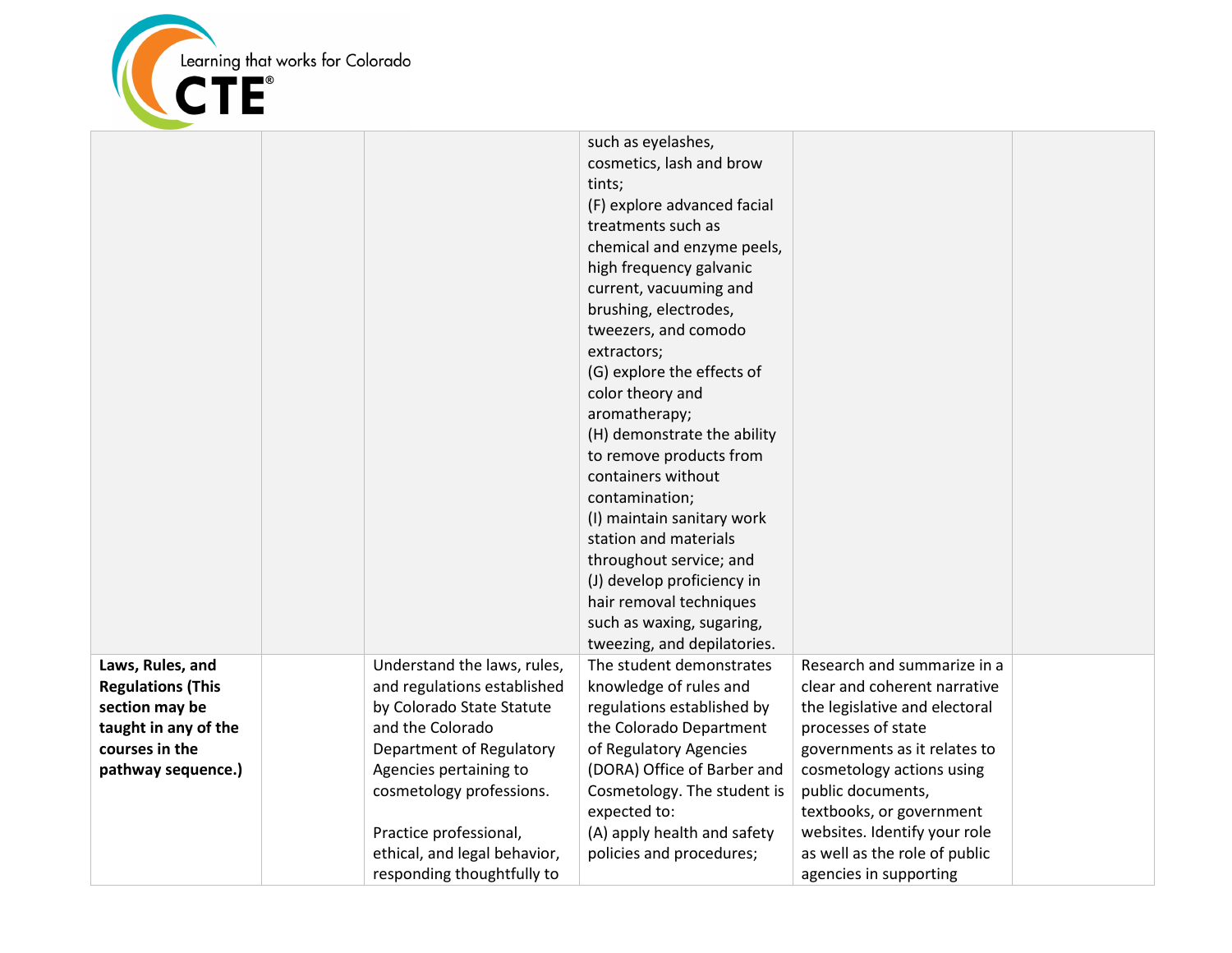

| diverse perspectives and<br>resolving contradictions<br>when possible, consistent<br>with applicable laws,<br>regulations, and<br>organizational norms. | (B) recognize risks and<br>potentially hazardous<br>situations in compliance<br>with the state rules and<br>regulations;<br>(C) comply with all<br>applicable rules, laws, and<br>regulations;<br>(D) navigate the DORA<br>website for exam eligibility,<br>exam procedures, and<br>other information related<br>to licensing;<br>(E) identify licensure and<br>renewal requirements of<br>the licensee or licensed<br>cosmetology establishment<br>or school; and<br>(F) explain the importance<br>of personal integrity,<br>confidentiality, and ethical<br>behavior in the workplace. | elected officials to meet<br>goals and objectives, and in<br>endorsing approved<br>legislation or participating in<br>the public rule-making<br>process.<br>Gather research and analyze<br>information from the<br>Colorado Department of<br><b>Regulatory Agencies (DORA)</b><br>Office of Barber and<br>Cosmetology Licensure.<br>Generate a visual<br>representation (e.g., chart,<br>diagram, brochure, etc.) to<br>illustrate important<br>connections to the<br>following:<br>a. Sanitation, disinfection,<br>and safety laws: cleaning<br>and disinfecting of<br>implements and equipment,<br>cleaning and disinfecting<br>work environment, and<br>sanitary procedures and<br>pathogens<br>b. Licensing, certification,<br>and industry credentialing<br>requirements<br>c. Legal responsibilities,<br>behaviors, and<br>practices/procedures<br>(ethical vs. unethical, legal<br>vs. illegal) |  |
|---------------------------------------------------------------------------------------------------------------------------------------------------------|------------------------------------------------------------------------------------------------------------------------------------------------------------------------------------------------------------------------------------------------------------------------------------------------------------------------------------------------------------------------------------------------------------------------------------------------------------------------------------------------------------------------------------------------------------------------------------------|--------------------------------------------------------------------------------------------------------------------------------------------------------------------------------------------------------------------------------------------------------------------------------------------------------------------------------------------------------------------------------------------------------------------------------------------------------------------------------------------------------------------------------------------------------------------------------------------------------------------------------------------------------------------------------------------------------------------------------------------------------------------------------------------------------------------------------------------------------------------------------------------------------|--|